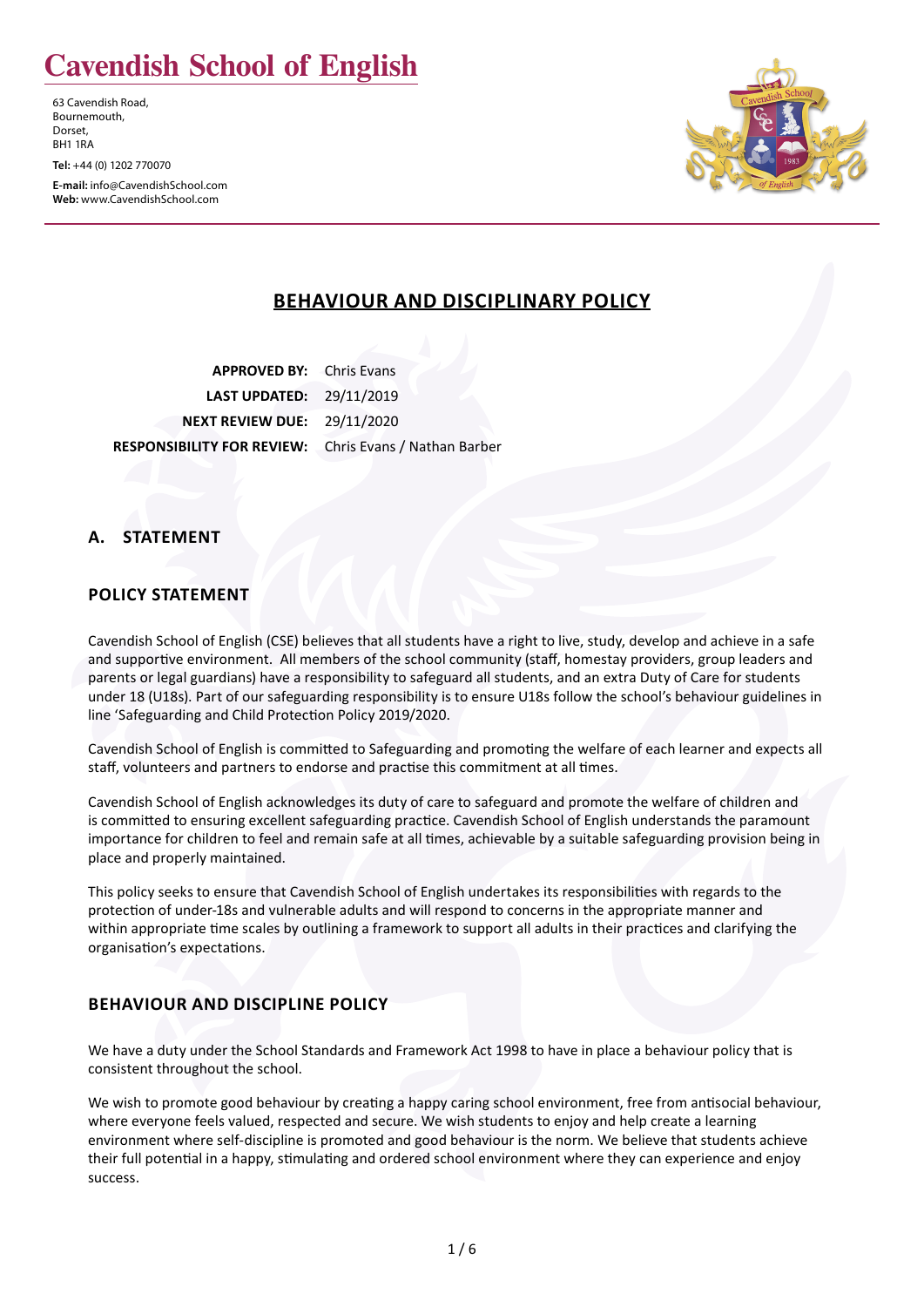At Cavendish, students find themselves in a culturally diverse school community probably unlike any other in their experience. Our approach to behaviour and discipline must recognise the nature of this community and the challenges it brings while also seeking to make the most of the opportunities it offers.

 The majority of students at Cavendish are studying away from home and the parental supervision that comes with living at home, staying in either student residences or homestay accommodation. Therefore our behaviour and discipline provision is intended to work in collaboration with parents, fee payers and guardians, covering students' conduct and care during school hours, in their free time and in their accommodation. For the purposes of this policy 'the school' and 'behaviour and discipline' is intended to cover the wider holistic provision required for our student body.

## **AIMS**

- to create an ethos that makes everyone in the school community feel valued and respected
- to promote good behaviour by forging sound working relationships with everyone involved with the school
- to promote tolerance and understanding of difference
- to promote self-discipline and proper regard for authority among students
- to prevent all forms of bullying among students by encouraging good behaviour and respect for others

# **B. ROLES AND RESPONSIBILITIES**

#### **The Office Director will:**

- work hard with everyone in the school community to create an ethos that makes everyone feel valued and respected
- promote good behaviour by forging sound working relationships with everyone involved with the school
- encourage good behaviour and respect for others, in order to prevent all forms of bullying among students
- determine the detail of the standard of behaviour that is acceptable to the school
- ensure all students are aware of the policy, the school rules and expectations of them (see The Junior Student Handbook)
- ensure all school staff are aware of the policy (see Staff Handbook) and in particular the student code of conduct and the Disciplinary Sanctions
- promote a culture in which good behaviour is recognised and acknowledged appropriately
- determine an appropriately-graded series of actions to be followed where behaviour is unacceptable, to be applied fairly and consistently and without humiliating or degrading students
- work with staff, students and parents to ensure the school rules will encourage good behaviour, tolerance and respect for others
- apply disciplinary sanctions to students where required and in a manner consistent with the policy
- oversee the management of the school's Sanction and Incident Books which contain details of incidents and sanctions imposed
- record in the Incident Book details of any necessary student restraint used
- review the remedial action taken with a student at Stage 4 of the Ladder of Disciplinary Sanctions by the date agreed
- contact students' parents (at the Office Manager's discretion) if their child has been placed on a Disciplinary Sanction
- review records of incidents of restraint recorded in the Incident Book
- monitor the effectiveness of this policy
- annually meet with the Behaviour and Discipline Policy Co-Coordinator and Director of College Services on the effectiveness and development of this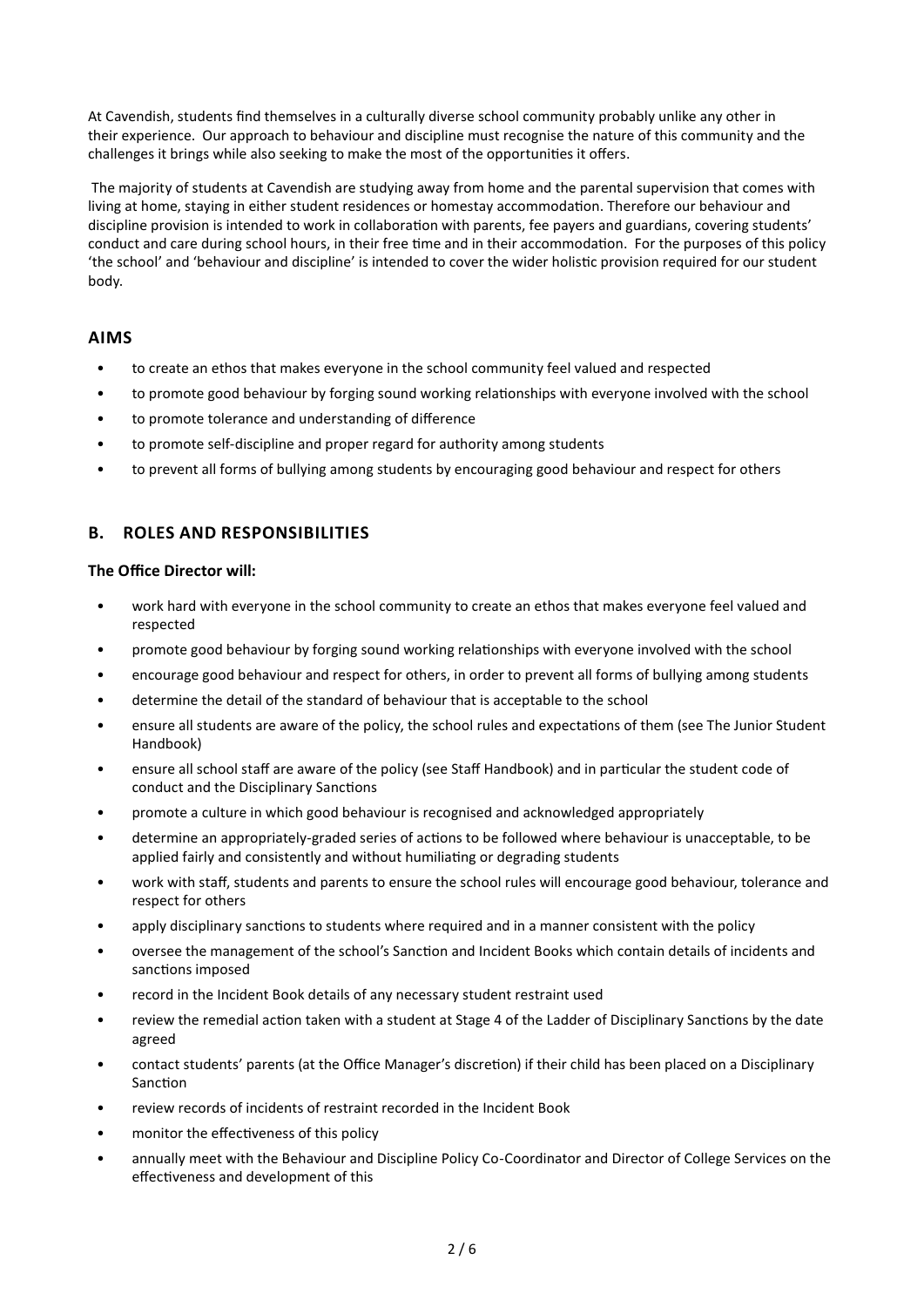## **The Director of Studies (DoS) will:**

- work closely with teachers to ensure that appropriate standards of behaviour are set and maintained in class and that lessons are wellplanned, interesting and demanding so as to contribute to maintaining good discipline
- work closely with the Student Welfare Officer to ensure that any concerns about student behaviour are considered first in the light of the student's safety and welfare
- liaise with the Welfare Officer and Accommodation Department on any behavioural issues occurring outside school operating hours
- ensure that behavioural issues, even those which are low level, are recorded on the Student Management System (SMS), to allow for monitoring across all departments
- ensure that the Disciplinary procedure is applied for all disciplinary issues and works holistically to incorporate all aspects of student behaviour, both in and out of school
- work closely with students to ensure they understand the school's aims in the context of behaviour and discipline and can voice their views accordingly
- apply disciplinary sanctions to students where required (see Disciplinary procedure) and in a manner consistent with the policy
- report incidents to the Office Director as appropriate
- monitor the progress of students who are under disciplinary measures to ensure no sanction is applied longer than necessary
- ensure that parents and parents' representatives are kept informed of issues involving their children's behaviour as appropriate
- monitor and evaluate this policy
- meet with the Office Director to evaluate and review the policy

## **School staff are expected to:**

- encourage good behaviour and respect for others in students
- be aware of the policy (introduced at Induction)
- apply all rewards and sanctions fairly and consistently
- be aware that the Disciplinary Sanctions do not replace the teacher's ability to apply classroom management measures to remedy poor conduct
- promote self-discipline amongst students
- deal appropriately with any unacceptable behaviour
- contact the Coordinator with concerns about student behaviour and discipline
- log behavioural concerns, even those which are low level, in the appropriate manner
- provide well-planned, interesting and demanding lessons which will contribute to maintaining good discipline
- attend periodic training on behaviour management, including positive restraint of students
- ensure the health and safety of the students in their care
- identify problems that may arise and to offer solutions to the problem

#### **The Accommodation department will:**

- ensure that host carers and residence wardens are aware of and comply with this policy
- liaise with residence wardens and host carers on disciplinary issues, ensuring that Directors of Studies, the Welfare Officer and Office Director are involved where appropriate
- ensure that disciplinary issues that occur outside of school operating hours are sanctioned in line with the process set out on this policy (Disciplinary sanctions)
- ensure that residence wardens have received training on student restraint
- ensure that behavioural issues, even those which are low level, are recorded on the SMS databases, to allow for monitoring across all departments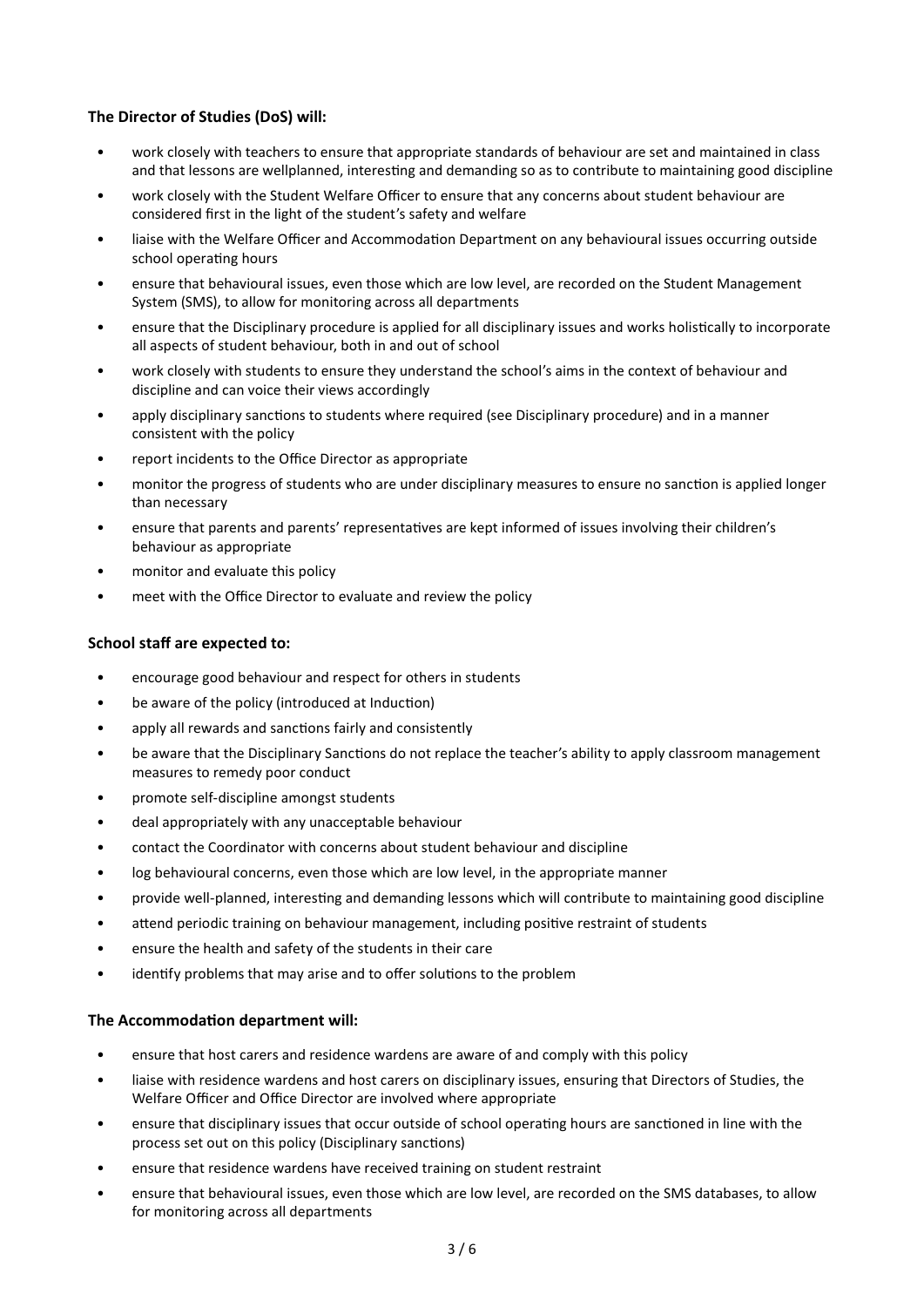- The Welfare Officer will:
- assist in the monitoring and tackling of poor behaviour, considering student wellbeing and concerning patterns that may appear as a result of poor behaviour
- act as a liaison between the Accommodation Department and Directors of Studies, where necessary, to share behavioural concerns
- consider student behaviour holistically, taking into consideration academic achievement, relationships with other students, relationships outside the school community, emotional wellbeing, physical wellbeing, special educational needs (SEN) and any additional external contributing factors
- offer support and counselling to students whose behavioural choices are affecting their academic progression or general wellbeing
- ensure that behavioural issues, even those which are low level, are recorded on the SMS database, to allow for monitoring across all departments
- be aware of any notes on student behaviour added to the SMS database

## **Students are expected to:**

- be polite and well-behaved at all times
- show consideration to others
- complete feedback on behaviour as part of the feedback system
- make suggestions about school behaviour through student consultation
- obey all health and safety regulations in all areas of the school
- not make unacceptable remarks against fellow students or school personnel
- abide by the Rules for Students (Appendix B)
- actively participate in helping to achieve school aims

The procedure of sanctions are applied where students' behaviour is unacceptable.

The series may culminate in permanent exclusion.

## **U18 Welfare Chats**

If an U18 is not following the \*'Student Code of Conduct' a Welfare chat will be had with the Welfare Officer, and possibly another member of staff to find out why. If changes are necessary to support the U18, these will be made, where possible. The student may be informed of the School disciplinary procedures as well.

## **Expulsion**

Students must follow the Student Code of Conduct and UK laws. If unacceptable behaviour is very serious or continues, students will not be allowed to continue at the school (expelled) immediately with no refund of any fees. If students do not follow the rules of the homestay provider they may be asked to leave the accommodation and the school with no refund of any fees.

## **Consequences of Poor Behaviour**

If a student breaks the Student Code of Conduct they will be given a warning. If a student gets a warning Cavendish School of English may tell their Educational Tour Operator, Agent, parents and/or legal guardians (if applicable).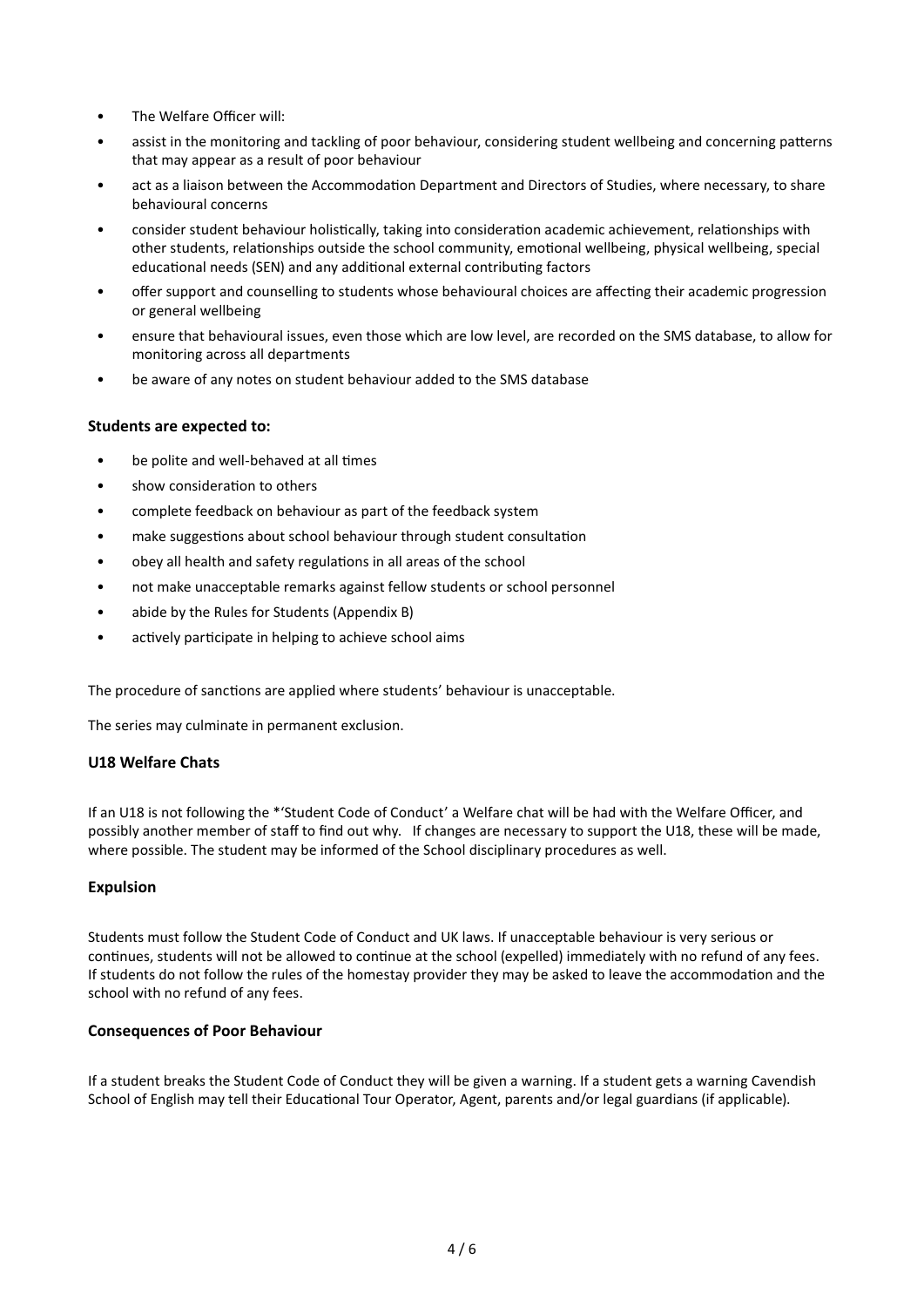# **C. DISCIPLINARY SANCTIONS**

The Disciplinary Sanctions are designed to reflect the diverse student body at Cavendish and to allow staff, Coordinator and Office Director to intervene at a point appropriate to the student's behaviour, maturity and circumstances. Guidelines for the application of sanctions are made available to all stakeholders from the Welfare officer.

#### **Disciplinary Sanctions Procedure**

#### 1. Verbal (spoken) Warning

Cavendish School of English will speak to the student regarding the issue.

#### 2. 1st Written Warning

Cavendish School of English will speak to the student and give them their first official written warning letter.

The student will also be told that if their actions/behaviour continues, they will receive a second (2nd) written warning.

#### 3. 2nd Written Warning / Final Warning

If the student's actions/behaviour continues Cavendish School of English will speak to the student and give them their second (2nd) official written warning letter.

The student will also be told that if their actions/behaviour continues, they will not be allowed to continue at the school (expelled) with no refund of any fees.

#### 4. Expulsion

Cavendish School of English will speak to the student and give them an official expulsion letter stating that they are not allowed to continue at the school (expelled).

Permanent Exclusion: Student is required to leave immediately and may be taken to the airport and seen on to a flight home. UKBA and parents or sponsors are notified accordingly.

A record will be kept by the school on the SMS containing a record of sanctions imposed.

#### **Student Support**

A number of student support systems are to be put in place to promote good behaviour. All school personnel work hard to ensure that these systems run smoothly.

# **D. CODE OF CONDUCT**

Cavendish School of English understands the importance of a Code of Conduct to ensure that all adults are able to carry out their duties undisturbed and without grievance, protected from situations where behaviour may be misconstrued and false allegations made; and reduce the opportunities for the abuse of under-18s.

The following outlines the expected behaviour of all students. It is a requirement of the establishment that students follow this code.

Any adult found not complying with this code will be subject to disciplinary procedures.

The Code of Conduct states Cavendish School of English's school rules for behaviour and actions in and out of the school, at social events organised by the school or in accommodation provided by the school. All students are informed of the Student Code of Conduct at induction.